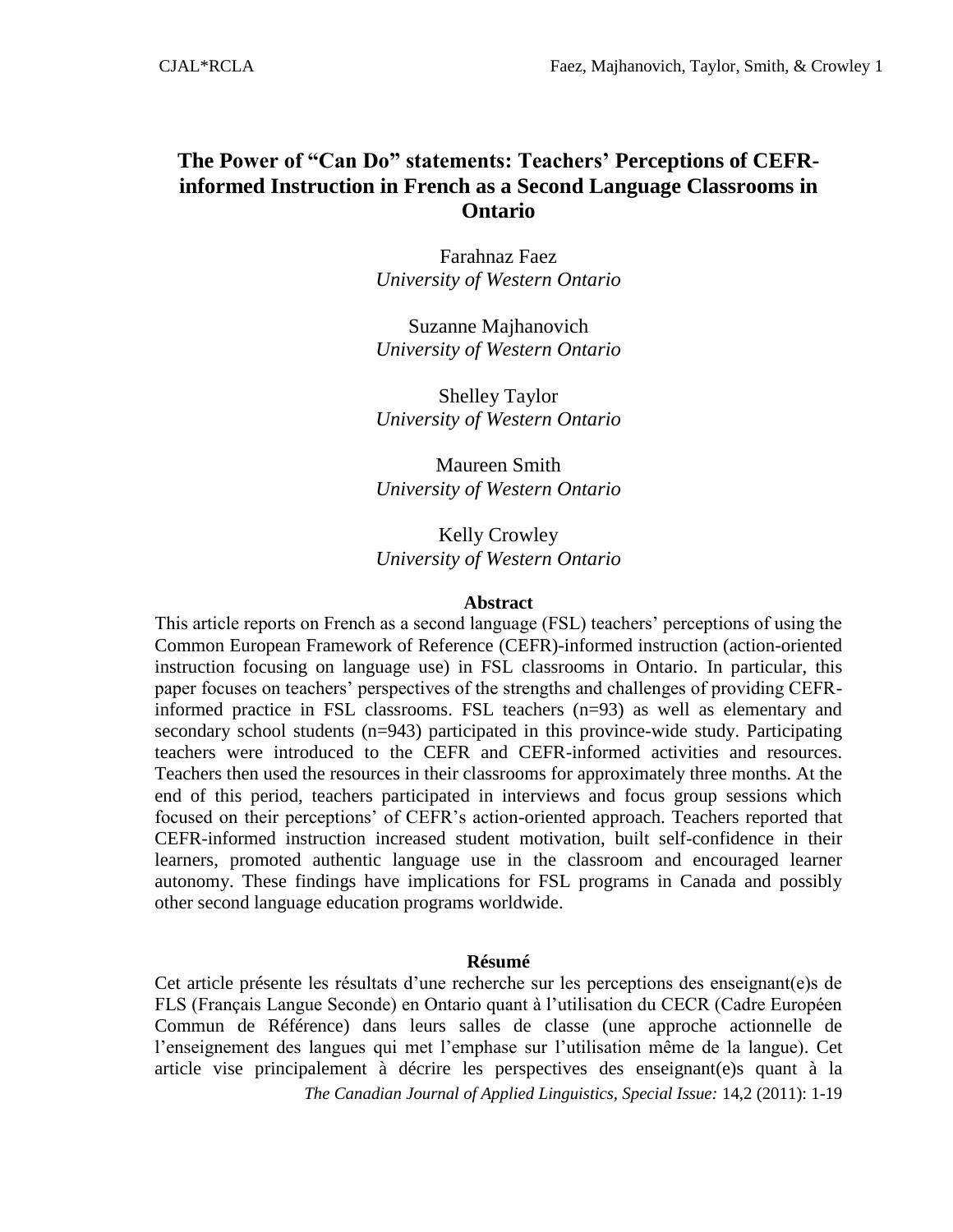promotion de l'autonomie d'apprentissage tout en utilisant des pratiques proposées par le CECR. Cette étude a été menée dans la province de l'Ontario avec 93 enseignant(e)s de FLS et 943 élèves d'écoles élémentaires et secondaires. Les professeur(e)s ont été tout d'abord introduit(e)s au Cadre et à des activités et des ressources qui développent l'autonomie chez l'apprenant. Ils (elles) ont ensuite utilisé ces ressources en cours pendant plus ou moins trois mois et à terme, ils (elles) ont exprimé leurs perceptions sur l'utilisation de l'approche actionnelle du CECR lors d'entretiens dirigés et de discussions en groupes. La plupart de ces enseignant(e)s ont clairement exprimé que cette approche a élevé la motivation d'apprentissage de leurs élèves, qu'elle a développé la confiance en eux-mêmes, qu'elle a encouragé l'utilisation de la langue cible et qu'elle a favorisé l'autonomie d'apprentissage. Ces résultats ont des conséquences importantes pour les programmes de FLS au Canada et en général, pour l'enseignement des langues au niveau international.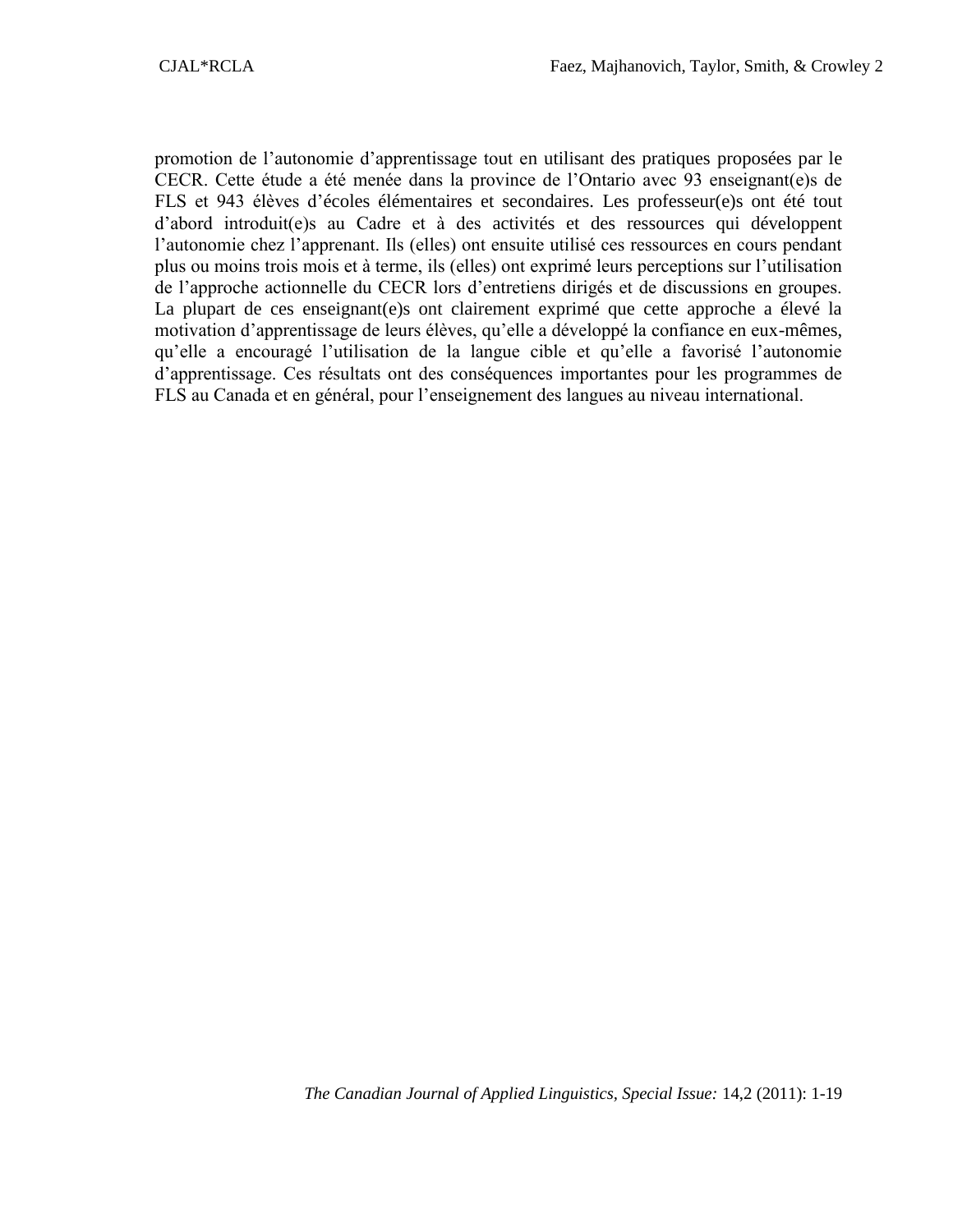$\overline{\phantom{a}}$ 

## **The Power of "Can Do" Statements: Teachers' Perceptions of CEFR-informed Instruction in French as a Second Language Classrooms in Ontario**

### **Introduction**

Since the publication of the Common European Framework of Reference for Languages: Learning, teaching, assessment (CEFR) by the Council of Europe in 2001, there has been significant interest in using this document in second language (L2) education programs around the globe. Ministries and boards of education worldwide have considered using the CEFR to revise curricula and improve L2 learning outcomes. This article reports on a province-wide study commissioned by the Ontario Ministry of Education  $(OME)^{1}$  to examine the role and feasibility of implementing the CEFR to improve French as a Second Language (FSL) learning outcomes across the province. This paper focuses on teachers' perspectives on implementing CEFR-informed approaches in FSL classrooms in Ontario. First, the context and status of French and FSL programs in Canada are presented. Next, the CEFR and related literature that discusses its potential and limitations for L2 education programs are introduced. Then, the study, its participants, the methodology, sources of data, and data analysis procedures are described. Finally, three emerging issues that pertain to introducing the CEFR in FSL programs are discussed.

### **French as a Second Language in Canada**

Canada is officially a bilingual country but this does not necessarily mean that all of its residents speak the two official languages (English and French). Whereas public and private institutions are required to provide services in both languages (Royal Commission on Bilingualism and Biculturalism, 1967) and the promotion of personal bilingualism is a significant objective of the Canadian government, a mere 18% of the Canadian population speaks both official languages (Canadian Heritage, 2009a) and only 35% of Canadians speak more than one language (Statistics Canada, 2007). In 1969, the Official Languages Act legislated that Canadian students have opportunities to learn both official languages through English and French second language (ESL and FSL) programs (Canadian Heritage, 2009b). In the 1980s, the study of FSL became mandatory in the province of Ontario (Office of the Commissioner of Official Languages, 2011). According to the Ontario Ministry of Education, French is compulsory from Grades 4 to 8 and students must complete the equivalent of one French credit in secondary school to obtain an Ontario secondary school diploma (Ontario Ministry of Education [OME], 1999). French is generally offered through Core French programs (where French is taught as a subject) and French Immersion programs (in which French is taught as a subject and used as a medium of instruction for teaching subject matter such as math and science). In spite of official support to promote bilingualism across the country, there is widespread dissatisfaction with levels of French language proficiency among students, teachers, and FSL programs

<sup>&</sup>lt;sup>1</sup> Funds for this project were provided by the Ontario Ministry of Education: Suzanne Majhanovich was the Principal Investigator and Shelley Taylor, Farahnaz Faez, Maureen Smith, and Larry Vandergrift were coinvestigators.

*The Canadian Journal of Applied Linguistics, Special Issue:* 14,2 (2011): 1-19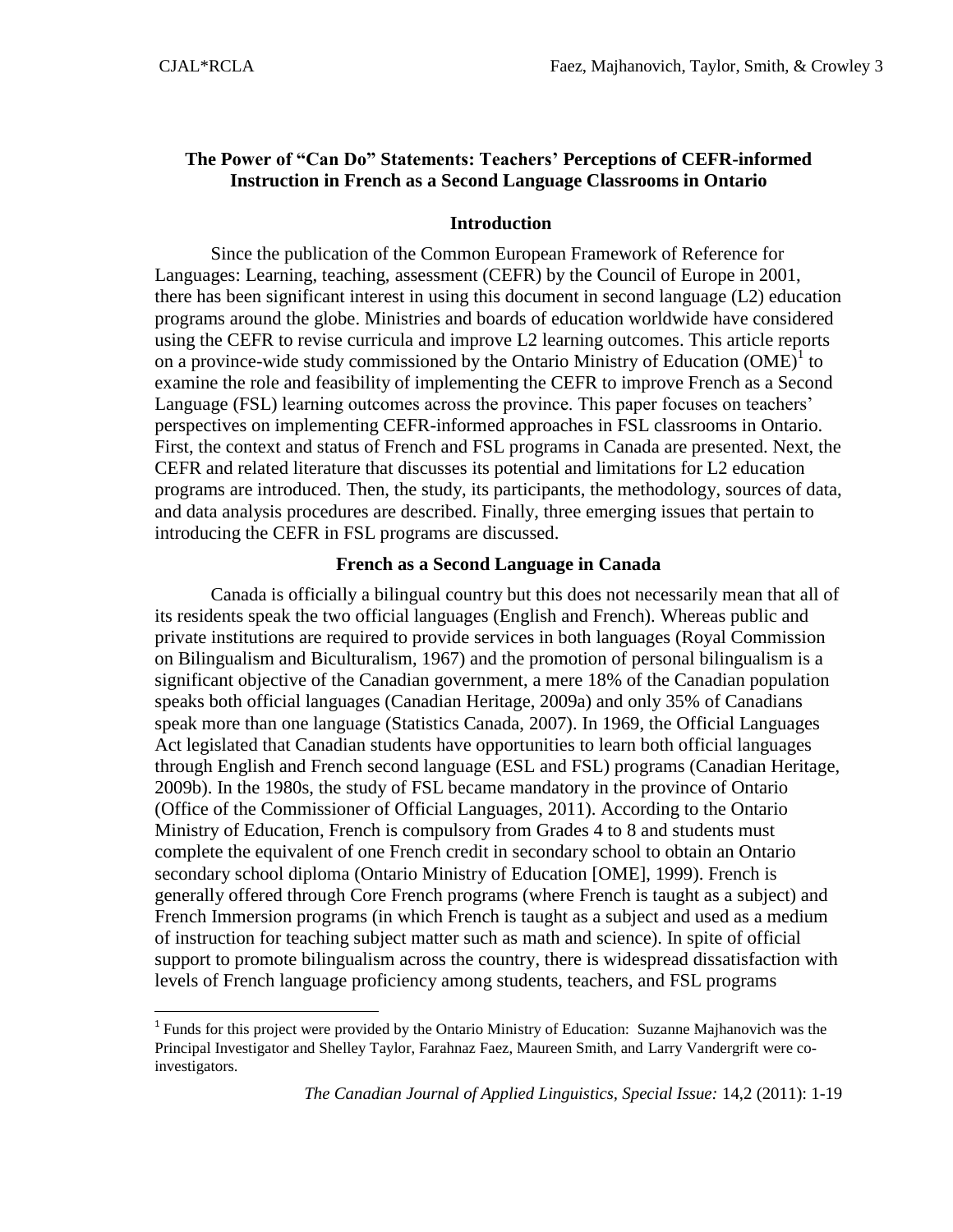(Lapkin, Mady, & Arnott, 2009). Drop-out rates in FSL programs across the country are very high and retaining students in French programs beyond the mandatory grades is a matter that has seriously concerned educators and officials. Core French students account for 90% of all FSL students and only 3% of them study French until Grade 12 (Canadian Parents for French, 2008). In French Immersion programs, only 27% of students who finish Grade 8 continue in the program until the end of Grade 12 (Canadian Parents for French, 2008). In an attempt to improve students' learning outcomes of FSL programs in Ontario, and given the widespread international and national interest in the CEFR, the OME commissioned a province-wide study to examine the role the CEFR might play in advancing students' French language proficiency. The study reported in this paper draws on the reports prepared for the OME by Majhanovich, Faez, Smith, Taylor, and Vandergrift, (2009, 2010a, 2010b).

#### **The Common European Framework of Reference: Potential and Limitations**

In the past ten years, language policy makers and second language education programs worldwide have shown considerable interest in using and implementing the CEFR document in their programs; for example, The English Language Proficiency Benchmarks developed in Ireland to support the teaching of English as a Second Language to students from immigrant backgrounds (Integrate Ireland Language and Training, 2003) and The Curriculum Framework for Romani (Council of Europe, 2008). International language testing agencies have aligned their examinations to the CEFR's proficiency levels (see http://www.coe.int/t/dg4/linguistic/Source/ManualRevision-proofread-FINAL\_en.pdf for a manual by the language policy division of the Council of Europe). According to the Council of Europe website, the CEFR document has been translated to thirty-seven languages and two additional translations (Macedonian and Romanian) are currently underway (Council of Europe, 2011a). Among the 37 translations are Arabic, Chinese, Japanese, and Korean.

Within the Canadian context, there has also been considerable interest in adopting and implementing the CEFR in language education programs in the public school system as well as in higher education institutions. The Ministry of Education in British Columbia and the Official Languages and Bilingualism Institute at the University of Ottawa have aligned their language education curricula with the proficiency levels of the CEFR (see British Columbia Ministry of Education, 2010; University of Ottawa, 2012). Researchers at the University of New Brunswick have been working with invested teachers at a local high school to develop and implement a school-based language portfolio for students (University of New Brunswick, 2012a). In conjunction with the Canadian Association of Second Language Teachers (CASLT, 2011), a project is underway to develop a Language Portfolio for French Teachers (University of New Brunswick, 2012b). The widespread interest in using and implementing the CEFR document across the country inspired CASLT to host a stakeholder meeting in March 2011 to harmonize a pan-Canadian coordination of CEFRinspired initiatives.

The CEFR has also been utilized beyond the confines of language classrooms and programs. The CEFR was used for selecting language volunteers for the 2010 Olympic and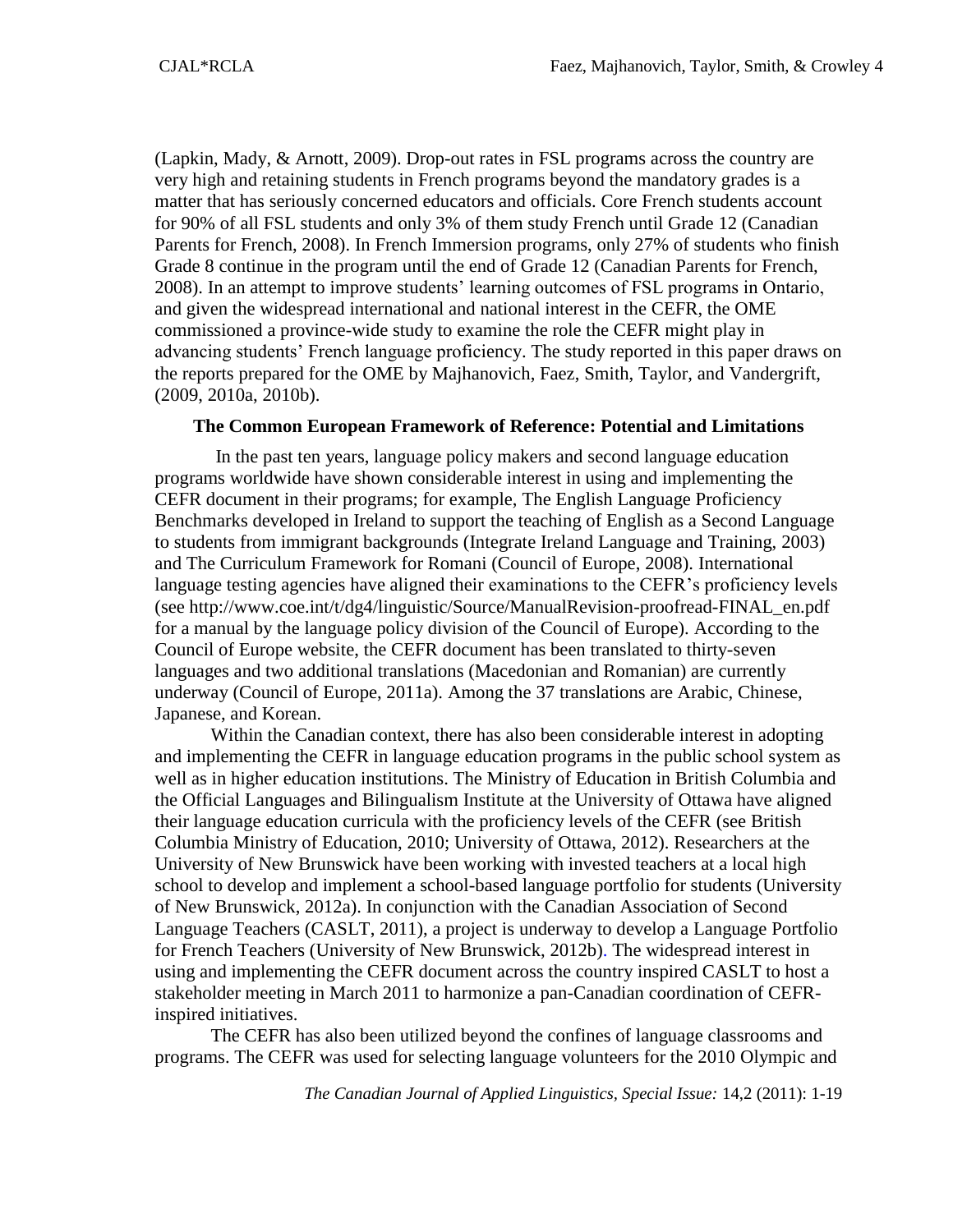Paralympics Winter Games (European Centre for Modern Languages, 2011). The organizing committee required a practical and cost-effective tool to select about 200 volunteers out of the 5000 applicants who wished to provide language services at the Olympic Games. Following initial screening, CEFR's self-assessment grid was sent to applicants to self-identify their (oral) level of language proficiency. Hence, it is evident that the spread of the CEFR goes far beyond the Council of Europe's 47 member states and language programs.

The Council of Europe developed the CEFR in order to provide "a common basis for the elaboration of language syllabuses, curriculum guidelines, examinations, textbooks, etc. across Europe" (Council of Europe, 2001, p. 1). In spite of the CEFR's explicit emphasis on planning and development of curriculum, criticisms have been made that CEFR's major impact in L2 education has been on assessment (Coste, 2007; Council of Europe, 2006; Fulcher, 2008a; Little, 2007). The CEFR describes L2 proficiency as the ability to use the language across five activities (listening, reading, writing, spoken interaction, and spoken production) at six levels: A1 and A2 (basic user), B1 and B2 (independent user), and C1 and C2 (proficient user) (Council of Europe, 2001). The descriptors for each category are written as "Can Do" statements which describe what learners *can do* in their L2s at each proficiency level. The CEFR is descriptive, rather than prescriptive, therefore the CEFR does not prescribe any particular teaching or testing methods (Coste, 2007; Little, 2006, 2011; Piccardo, 2010). Hence, the CEFR is not intended to be used as an instrument of centralization and harmonization (Jones & Saville, 2009). Instead, the framework is designed to be flexible and practitioners are encouraged to adapt it across various L2 educational contexts.

Can Do statements signify that the CEFR adopts an action-oriented approach to language education which encourages teachers to use task-based instruction (Little, 2006). Bygate, Skehan, and Swain (2001) describe a task as "an activity which requires learners to use language, with emphasis on meaning, to attain an objective" (p. 11). Through taskbased instruction, learners are engaged in goal-oriented communication that resembles real world activities (Ellis, 2003; Pica, 2008; Skehan, 1998, 2003). In this approach, task completion has priority over mastering the structure of the language and learners engage in "goal oriented communication to solve problems, complete projects, and reach decisions" (Pica, 2008, p. 71). Therefore, it is clear that the CEFR is not innovative in its theoretical orientation, which is grounded in concepts drawn from a communicative competence framework, for example the CEFR's attention to the significance of interaction (Long, 1983, 1985), or its emphasis on language use are aligned with the tenets of the output hypothesis (Swain, 1985, 1995, 2005). Little (2006, 2011) argues that the CEFR is innovative due to its ability to bring curriculum, pedagogy, and assessment into much closer interdependence than has traditionally been the case in L2 education. He attributes this capacity of the CEFR to its use of Can Do statements to describe language proficiency as language use. Can Do statements focus on what students know and are able to do using the language rather than what they don't know.

Along with the CEFR document, the Council of Europe developed the European Language Portfolio (ELP) to implement the ethos of the CEFR. The ELP is a mediating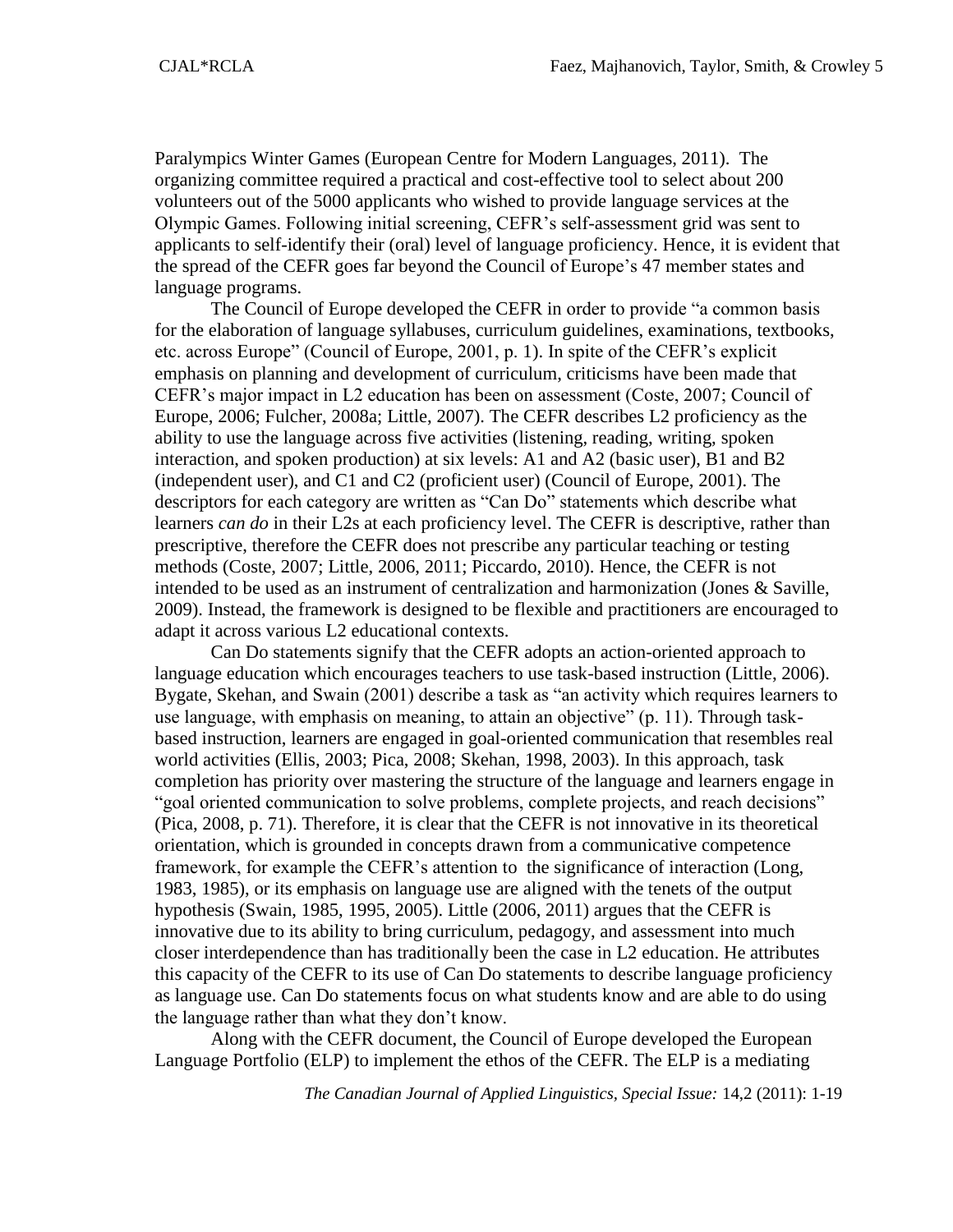tool that facilitates the implementation of the core principles of the CEFR. L2 learners can use the ELP to record and reflect on their language learning and intercultural experiences whether at school or outside school. Principles embodied by accredited ELPs include: reflective learning, self-assessment, learner autonomy, pluralinguism, and intercultural learning (Council of Europe, 2011b). There are currently 118 validated versions of ELPs designed for various L2 educational programs in primary, secondary, and tertiary education for children and adults (see http://www.coe.int/t/dg4/education/elp/elpreg/Contacts\_EN.asp for a list of validated models). The "E" in ELP refers to their validation by the Council of Europe. The use and development of language portfolios are not restricted to the European context.

In spite of widespread enthusiasm for the CEFR, it is worth noting that the CEFR is not without criticisms. These criticisms specifically refer to the CEFR descriptors and use of the CEFR as a test development instrument. Fulcher and his colleagues (Davidson  $\&$ Fulcher, 2007; Fulcher, 2004, 2008a, 2008b; Fulcher & Davidson, 2007; Fulcher, Davidson, & Kemp, 2011) have been critical of the CEFR for its validation process as well as the quality of its impact on language test development. North (2000) stated that what has been scaled in the CEFR is not actual learner proficiency but "teacher/raters' perception of that proficiency – their common framework" (p. 573). Drawing on North's argument, Fulcher (2004, 2008a) criticized the CEFR for its descriptive scales and the fact that its validation was based on teachers' judgments. With regard to language testing, Davidson and Fulcher (2007) argue that the flexible language of the CEFR and its non-purposive nature make it an inappropriate framework for language test development. They criticize the CEFR descriptors for the following reasons: (a) some descriptors refer to specific situations while other descriptors do not; (b) where a specific description is indicated, it is not referred to in other descriptors; (c) the descriptors tend to mix the roles of the participants within a single level; and (d) the distinction between the levels is not clear. In support of the CEFR, North (2000, 2007) provides a detailed description of how the scales in the CEFR were developed and empirically validated following extensive qualitative research with practicing teachers. He argues that the CEFR validation process has not been in the form that traditional quantitatively oriented (positivist) second language acquisition research regards high value but in fact the validation process in different languages resulted in similar outcomes which is evidence for CEFR's validity as a framework.

There is little doubt that there is widespread global interest and enthusiasm for using and implementing the CEFR. Given the widespread interest, the issue of whether and how the CEFR and the ELP impact L2 teachers and learning outcomes becomes of paramount importance. This significant issue has not received the attention it deserves. The Council of Europe (2006) conducted a survey to explore the extent to which the CEFR is known and used within 37 European States, Egypt, and Mexico in a variety of educational institutions. Stoicheva, Hughes, & Speitz, (2009) conducted a study to explore the qualitative impact of the ELP. Little is known about the impact of the CEFR and ELP beyond the Council of Europe member states, specifically in FSL programs in Canada. The study reported in this paper is a first step in this direction. This study was intended to be exploratory, focusing on the impact of CEFR-informed instruction on L2 instruction and learning outcomes in FSL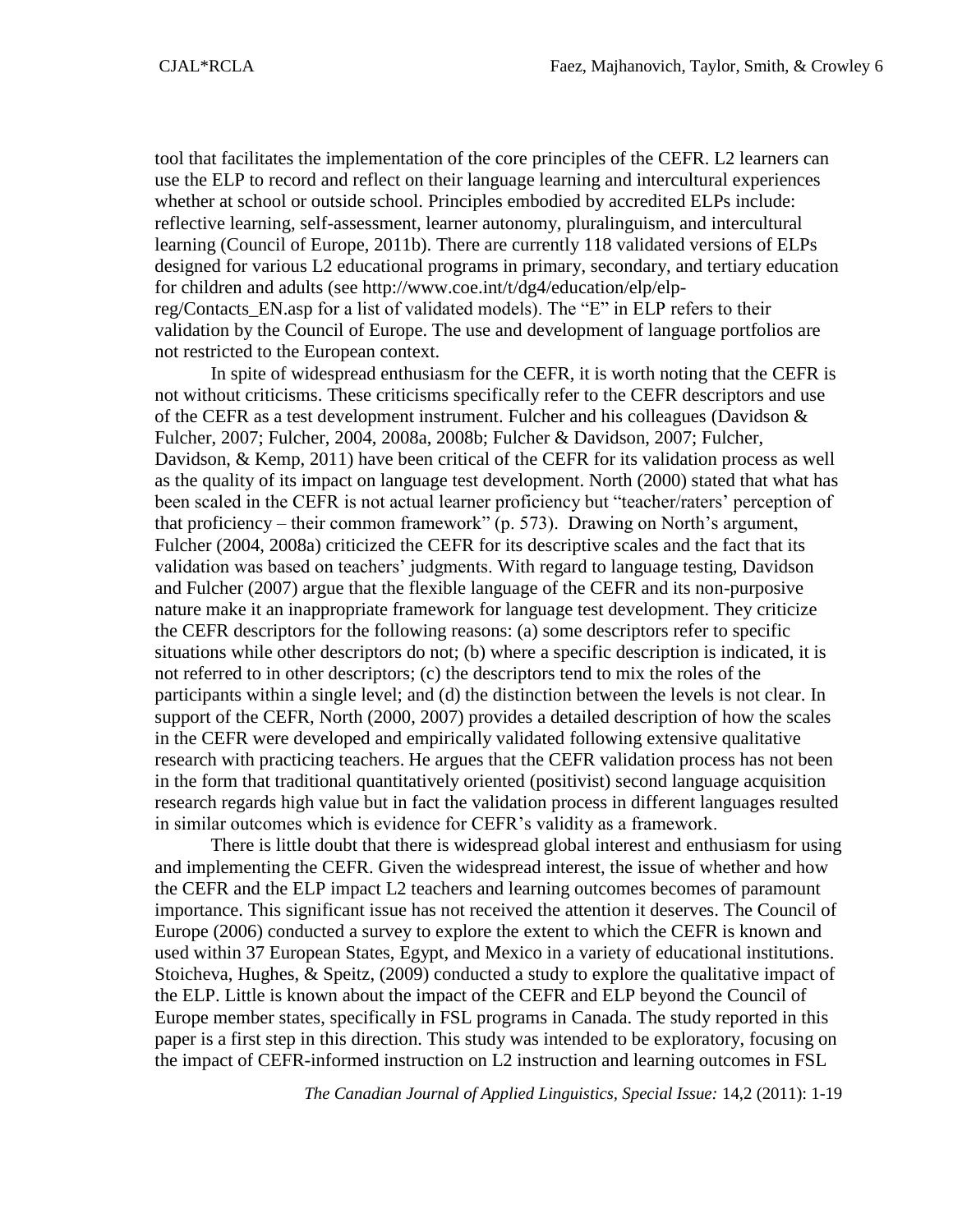$\overline{\phantom{a}}$ 

programs in Ontario from the perspective of teachers. Following the tenets of the CEFR, CEFR-informed instruction encompasses the following characteristics: (a) it is actionoriented, (b) it promotes language use, (c) it encourages reflection, (d) it emphasizes progression through levels, (e) it encourages learner initiatives (learner-centred), (f) it focuses on the positive (what learners can do rather than what they cannot do using the language), and (g) it is goal oriented.

### **The Study**

The purpose of the broader study was to examine the feasibility of using the CEFR as a frame of reference for FSL education programs in the province of Ontario in Canada. More specifically, the study intended to examine if and how the CEFR might enhance the FSL educational experiences of teachers and students in Ontario. This paper focuses on teachers' perspectives on the CEFR's action-oriented approach.

### **Participants, Sources of Data, and Data Analysis**

This study employed a mixed methods approach whereby data were collected through pre- and post-study questionnaires with teachers and students in addition to interview and focus group sessions. Participants included 50 Core French (CF) and 43 French Immersion (FI) teachers from nine Ontario school boards as well as 943 students in grade one through grade 12. Fifty-four teachers were elementary teachers and thirty nine were secondary level teachers. The focus was on specific FSL-program entry points (i.e., grades 1, 4, 7, 9, and 12). Teachers were invited to attend information sessions in which they were introduced to the CEFR and CEFR-informed instruction. The pre-study questionnaire was designed to elicit their attitudes to communicative language teaching and  $\frac{1}{1}$  task-based approaches. Each teacher was given task-based activity kits<sup>2</sup> geared to their students' CEFR level (e.g., A1, A2, B1, B2) to promote French language use in their classrooms. The activities were connected to the CEFR's Can Do descriptors for each of the five activities (listening, reading, writing, spoken interaction, and spoken production). For example, during an activity for the spoken production component at the A1 level the student describes his/her family with the use of picture cards. The teacher asks the student questions about her/his family. In response to the teacher's questions about the student's family, the student replies (spoken interaction) while pointing to the picture cards. An activity for the reading component and subsequently spoken interaction at the A2 level, for example, requires the student to read a brochure about a museum and answer questions about the museum and timetables. The activity kits also included Can Do statements for students' self-assessment for appropriate levels geared to the CEFR levels. The activity kits were developed with the intention of implementing the ethos of CEFR-informed instruction explained above. After they had been shown how to use the activity kits, the goal was for teachers to use the kits to promote CEFR-informed instruction in their classroom.

<sup>&</sup>lt;sup>2</sup> A group of experienced FSL teachers from the Thames Valley District School Board in Ontario developed the activity kits.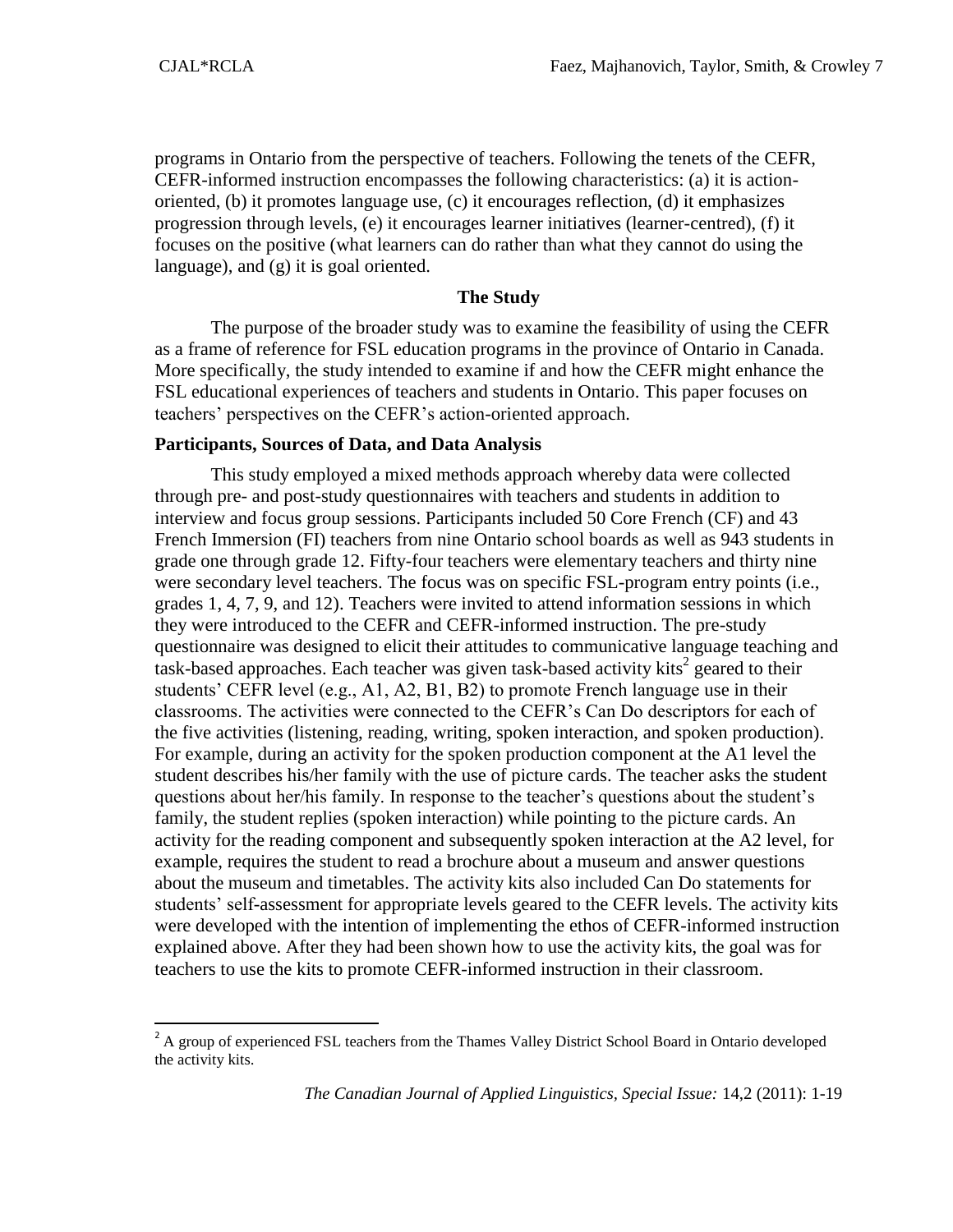Approximately three months after the introductory session, the teachers participated in focus group sessions to share their perspectives on and experiences with CEFR-informed instruction FSL classrooms. Fifty-three teachers attended the focus group sessions during which each teacher also completed a post-study questionnaire. The post-study questionnaire sought to examine the shift in teachers' perceptions of task-based approaches and CEFRinformed instruction. Both quantitative and qualitative analyses were used to interpret the data gathered in the project. The pre- and post-study questionnaires were analyzed quantitatively using the SPSS program to determine the extent to which teachers' attitudes regarding students' confidence and competence to perform tasks in French changed after using CEFR-informed activities (as determined by the Can Do statements). Statistical findings (measures and comparisons of t-tests) revealed that teachers' overall perceptions regarding their students' confidence and ability to perform tasks in French increased after using CEFR-informed instruction. Both CF and FI teachers offered significantly higher estimates of student ability on the post-study questionnaire than on the pre-study questionnaire. Also, the amount of teachers' experiences with CEFR-informed instruction was correlated with their interest with continuing to use this approach. Therefore, the more teachers used task-based activities and CEFR-informed instruction, the more they would like to use them in their future lessons. The quantitative findings have been discussed in more detail in Faez, Taylor, Majhanovich, Brown, and Smith (in press). In this paper, qualitative findings are emphasized.

Qualitative data was gathered as a way to triangulate and provide a deeper understanding of quantitative data and findings. Core and Immersion teacher participants were offered a half-day release time in order to participate in a focus group session with the researchers at a site located a short traveling distance from their schools. Focus group meetings were held in May and June of 2009 in five towns across Ontario with a total of fifty-three teachers attending their respective meeting. At each of the focus groups, teachers were divided into two sub-groups; namely, elementary and secondary groups. The questions asked during these sessions focused upon the teachers' understanding of the descriptor levels and their experiences using the CEFR-informed instruction with their students. The participants also exchanged practical classroom strategies they found useful as well as any additional activities they had created. At the conclusion of the focus groups, the researchers reviewed the main study data, and, on the basis of those data, prepared fourteen interview questions for an additional qualitative component of the research. Eleven teachers, representing various grade levels, were invited to participate in an interview with one of the researchers. All interviews were conducted in person or by telephone by a member of the research team. The interview questions sought to identify the frequency and effectiveness of teachers' use of CEFR-informed instruction, if they noted increased student confidence and/or learner autonomy, and if they saw indications of student interest in CEFR-informed instruction. All focus groups and interviews were transcribed in full. Analysis of the focus group and interview data included reading the transcripts for content analysis (Creswell, 2003) with an aim to derive meanings and codes. The resulting codes were then organized into themes through the use of NVivo software. Salient features were extracted from the data and the coding was refined using constant comparisons in order to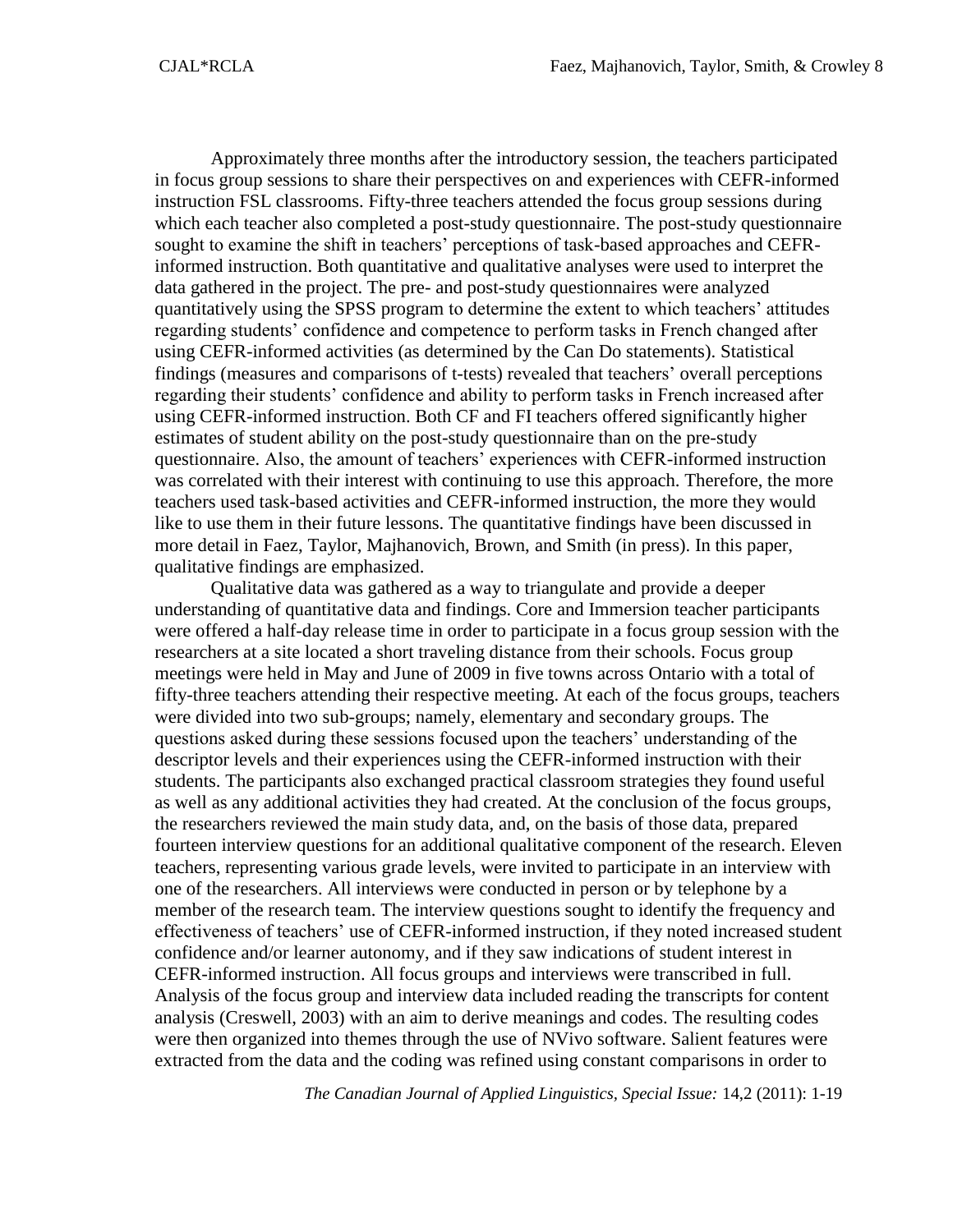better understand teachers' perceptions of CEFR-informed instruction. Despite the variety in geographical location as well as student and teacher demographics, there were common themes from the focus groups and interviews. The following three themes are discussed in this paper: (a) strengths of CEFR-informed instruction, (b) challenges of implementing CEFR-informed instruction, and (c) applicability of CEFR-informed instruction for various second language programs.

### **Strengths of CEFR-informed Instruction**

The consensus that emerged from the voices of FSL teachers in both CF and FI programs was that CEFR-informed instruction has many advantages for FSL classrooms as it enhances learner autonomy, increases student motivation, builds self-confidence in learners, promotes real and authentic use of the language in the classroom, develops oral language ability, encourages self-assessment, focuses on the positive, and can be used for formative and diagnostic assessment. The following quotes from participating teachers reflect the strengths of CEFR-informed instruction.

Ann<sup>3</sup>, a grade seven Core French teacher, commented in the focus group that CEFR-informed instruction enables students to take "charge of their own learning" and as such increases learner autonomy and student motivation. Ann commented that when engaged in activities that enable them to see real-life applications of language use, students realize the benefits of second language learning and their motivation increases. According to Ann, even young students can take responsibility for their own learning but it is up to the teacher to guide the students in this direction:

They are completely in charge of their own learning with the CEFR. The cool thing is, is that I've seen and been pleasantly surprised that in a Core French atmosphere where you ask anyone and they think the kids don't want to learn it, you know they don't want to learn French, they don't enjoy French, they're hesitant to be here, I think the pleasant surprise is that we are wrong-- they do want to learn it and they do want to be there; they do really like it, and as soon as they realize that it's useful and it's real, they do want to go through these stages and even though it's a big responsibility to give them ownership of their learning I really have been pleasantly surprised by how many students want to, they want that responsibility and they really run with it if you give them the tools to be able to do it.

In the post-study survey, focus groups, and interviews, teachers were asked about their perceptions regarding Can Do statements and their influence over student motivation. Mandy, a grade 7 Core French teacher reported that the Can Do statements gave her students a sense of accomplishment when they realized they were able to complete certain tasks in French and therefore their level of confidence increased. In this sense, students felt positive about their abilities in the language. She reported:

l

<sup>&</sup>lt;sup>3</sup> All names are pseudonyms.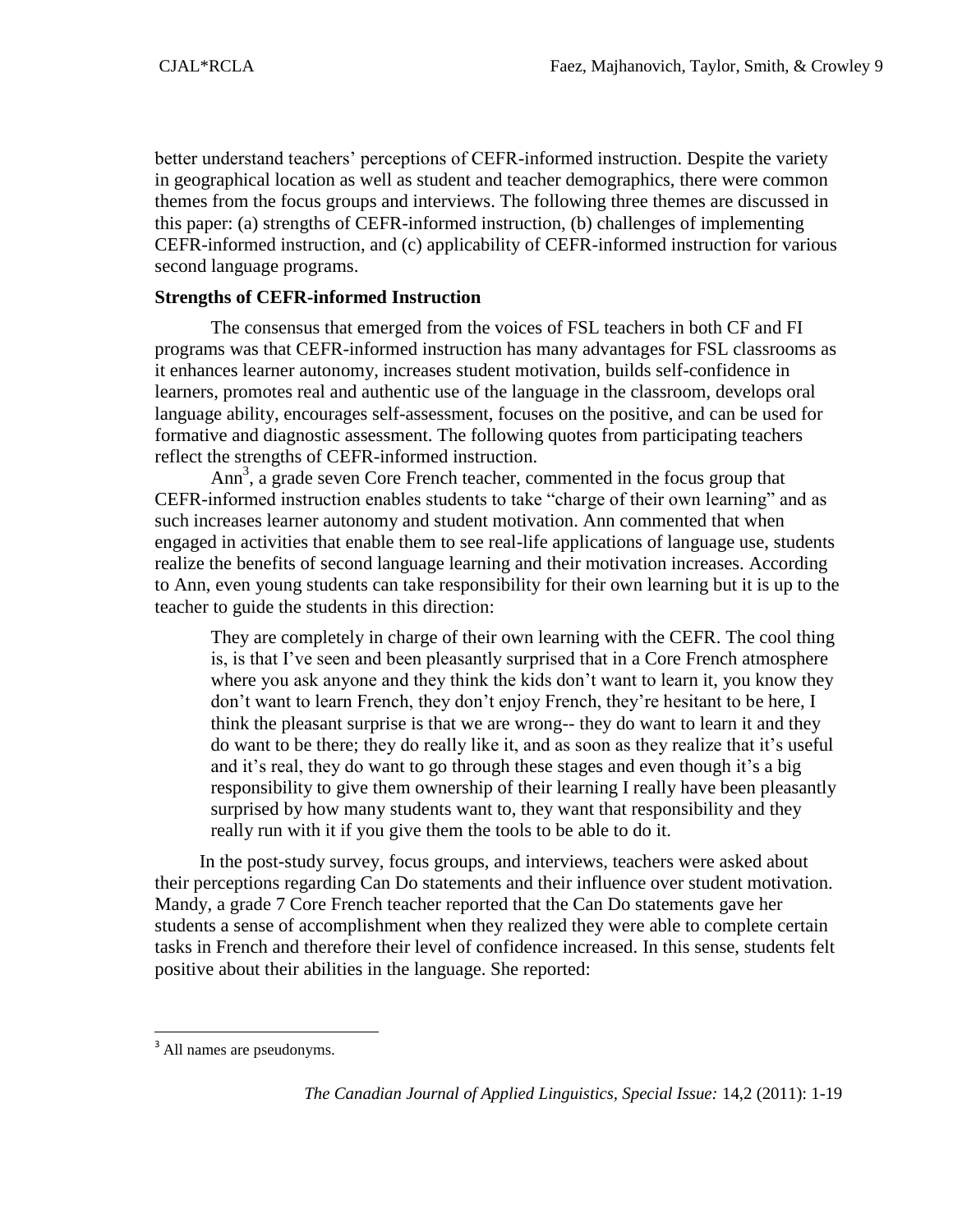I think because of the way they are built, because of the Can Do statements, a kid never comes to do an activity with you and leaves feeling like they blew it. They come when they are ready, they come when they know they can do it and when they leave it's not a pass or a fail sort of thing, it's a, you did great, but maybe you want to fix this next time or maybe you want to remember, you use the verb avoir when you are talking about your age. You give them little pointers, but they all leave feeling very confident…. I would say it is a huge confidence builder.

Overall, teachers felt that students appreciated CEFR-informed practice and the Can Do descriptors provided a way for students to become aware of their potential and recognize their limitations. Julie, a Core French teacher, reported in a focus group that Can Do statements helped boost the confidence of students, especially those who evaluate their abilities as low even after studying French for many years. Since CEFR-informed instruction focuses on the positive it encourages students so that they enjoy such activities and gain a sense of independence. Julie thought that using CEFR-informed activities also promoted students' authentic and spontaneous use of language:

My students, they really liked the idea of "I can do," so even the ones who figured after 5 years they didn't know anything, there was always something positive, [like] "Oh I can say my name in French" [and I would say:] "Oh great, that's positive! Now let's try to go beyond that. Where do you live?" My grade 7 students really enjoyed the independence of [the CEFR activities]. They created whole skits . . . so I found that their conversation was very realistic. The spontaneous speech was excellent.

Most teachers were pleased with the nature of the CEFR-informed activities. They felt that using such activities could perhaps enhance their instruction. Sofia, a grade 4 Immersion teacher, commented that the activities resembled real-life applications and uses of language and as such were very useful for enhancing students' oral language abilities. She said:

The oral component was good because it was completely different from what they were doing in class but it really gave them an idea of, it was a realistic context in the activities, they were doing things they could see themselves doing outside of the classroom, the language was useful, and the structures they were studying were very useful for real world application.

According to Sofia and the other 9 teachers present in the same focus group, the other major strength of CEFR-informed instruction was the opportunity such activities provided for self-assessment and learners' awareness of their abilities in French. Even though students were initially intimidated by the activities, they appreciated them later when they realized the benefits. Diane, a grade 4 Core French teacher shared her students' experience in the same focus group.

*The Canadian Journal of Applied Linguistics, Special Issue:* 14,2 (2011): 1-19 My grade 4 students, when they first received the Can Do statements were quite overwhelmed and intimidated when reading it but when we actually went through one or two of the first interviews they came back after and said I'm amazed that I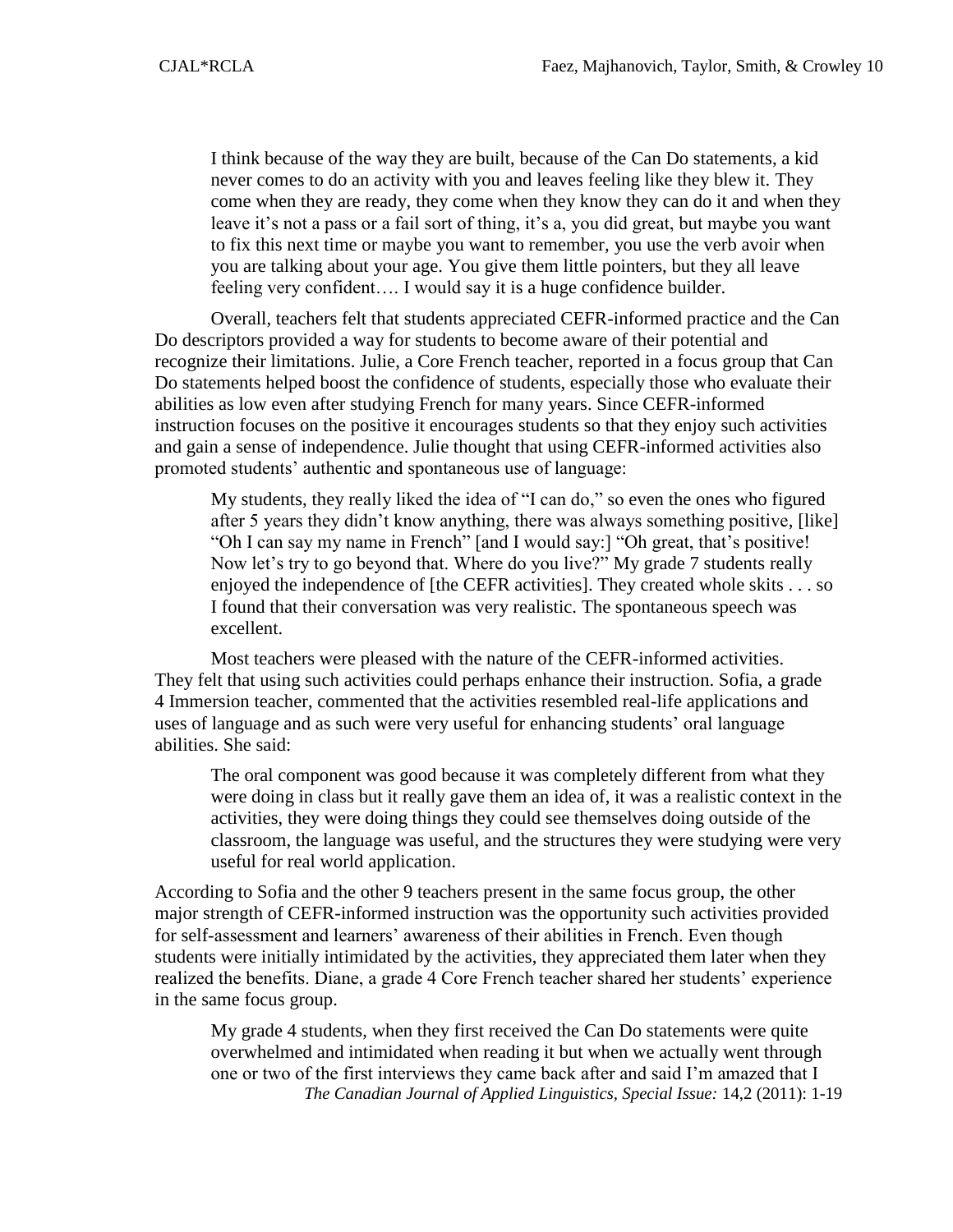can actually do those things and it really improved their self confidence and it made a big difference and it gave them the feeling that "I can do this" and they decided to move on and it was just such a huge thing, I think having that checklist there and for them to be able to see where they were at and headed to was great.

The data collected from the focus groups and interviews indicated the majority of teachers were also pleasantly surprised that, with appropriate guidance and instruction, students could actually asses their own abilities in French. Joan, a grade 12 Core French teacher, was pleased at how her evaluation of her students' abilities matched students' selfassessment and believed that self-assessment would allow students to be more responsible for their own learning:

That's one of the things I found, I had my students self-assess to see what level and I had done the assessment that I thought corresponded to theirs and in most cases we arrived at the same conclusion. I guess from that point of view that would allow them to be more accountable for their learning.

Overall, teachers' reactions towards CEFR-informed instruction were very positive. The comments of teachers in the focus groups and interviews indicated that CEFRinformed instruction could increase student motivation and self-confidence, promote authentic language use in the classroom, and consequently enhance their French instruction. Introducing such instruction was not without its challenges. The challenges of implementing CEFR-informed practice are discussed in the next section.

### **Challenges of Implementing CEFR-informed Instruction**

The two main challenges that teachers faced in implementing CEFR-informed instruction were: (a) time restriction related to viewing the CEFR as an additional component, and (b) lack of understanding the CEFR and its applicability in their classrooms. The majority of teachers who participated in the study indicated that they often faced a time crunch and did not have sufficient time in the classroom to implement the CEFR-based activities and cover the demanding curriculum. Therefore, some teachers viewed the CEFR as an "add-on" rather than as an approach that could be used to cover various aspects of the curriculum. Amy, a Grade 9 Immersion teacher, explained the challenge:

First, would be finding the time for it in among the curriculum, that was the biggest challenge, just like getting the students to complete the questionnaires, with material and time constraints, it was hard to fit it in as an extra.

The other concern regarding time limitations centered on the length of time required for students (and teachers) to become familiar with the CEFR-informed practice and complete the activities in class. Christine, a grade 9 Core French teacher, indicated in her focus group that she had to do the activities outside of class time:

*The Canadian Journal of Applied Linguistics, Special Issue:* 14,2 (2011): 1-19 My students were really slow with their tasks, and I found I wanted to do one little [activity] but I couldn't because they needed so much prepping before, so it took me two weeks to prep and then it took me almost a week and a half just to do a little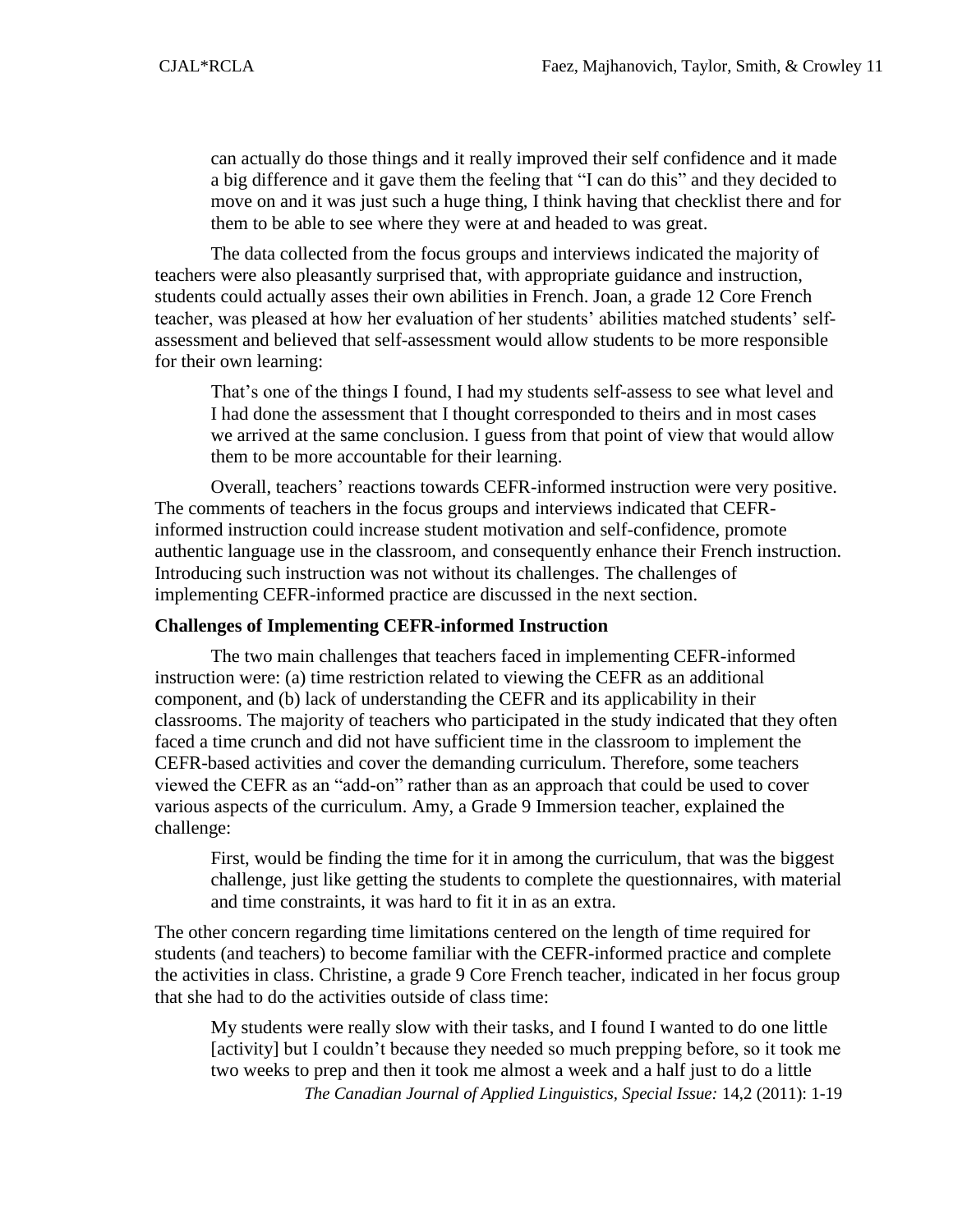activity. I ended up having to do some of mine outside of class, there just wasn't enough time and I just couldn't devote more time in class, so I did them outside of class time.

The second major challenge was teachers' limited understanding of the CEFR and a teaching approach based on Can Do tasks. Several teachers felt that they did not fully understand the CEFR (levels) and its many dimensions. Thus, it was very difficult for teachers to try and implement an approach which they did not fully understand. Jennifer, a grade 1 teacher, explained some of the confusion surrounding the CEFR levels:

I liked the headings on the rubrics and how they were broken down for example, like they are broken down for A1, spoken language is broken into fluency, interaction, range and control, grammatical accuracy, and things but because it's not a typical rubric where there is a level 1, 2, 3, and 4, it was I think harder to gauge exactly where they would sit, so just, they may have that interaction or some fluency but how much fluency and is there enough to be at the top of A1 or the bottom of A1 or are they somewhere in the middle and that was really hard to gauge.

Ann commented that her estimate of the levels and descriptors were different from the actual examples provided in the activity kits which could have created confusion for her in evaluating her students' performance:

I typically found that the examples of any given descriptor were at a higher level than what I imagined them to be and that sort of seemed to be across the board for all of the descriptors, whether reading, writing, or oral, so they were clear and comprehensible, but the examples that were held up as matching the descriptor didn't always seem to match to me.

Teachers indicated the need to have more exemplars available to help them better understand what student performance at each level would look like. Teachers wanted to see examples of students completing activities at various levels. Linda, a grade 1 Immersion teacher stated:

I would love to have some exemplars for my own use to be able to share with the students that would be terrific just to be able to say Okay here is somebody who was successful at this level.

In addition to challenges with understanding the levels and descriptors, the transition from a more grammar oriented pedagogy to a more communicative (action-oriented) approach was also a challenge. As Christine, a Core French grade 7 teacher stated:

The first challenge was wrapping my mind around it, how am I going to do this. It was something I so wanted to do but it was different from what I am doing. So to get fully into that communicative approach and get away from that grammatical based structural lessons we do, that was the first challenge.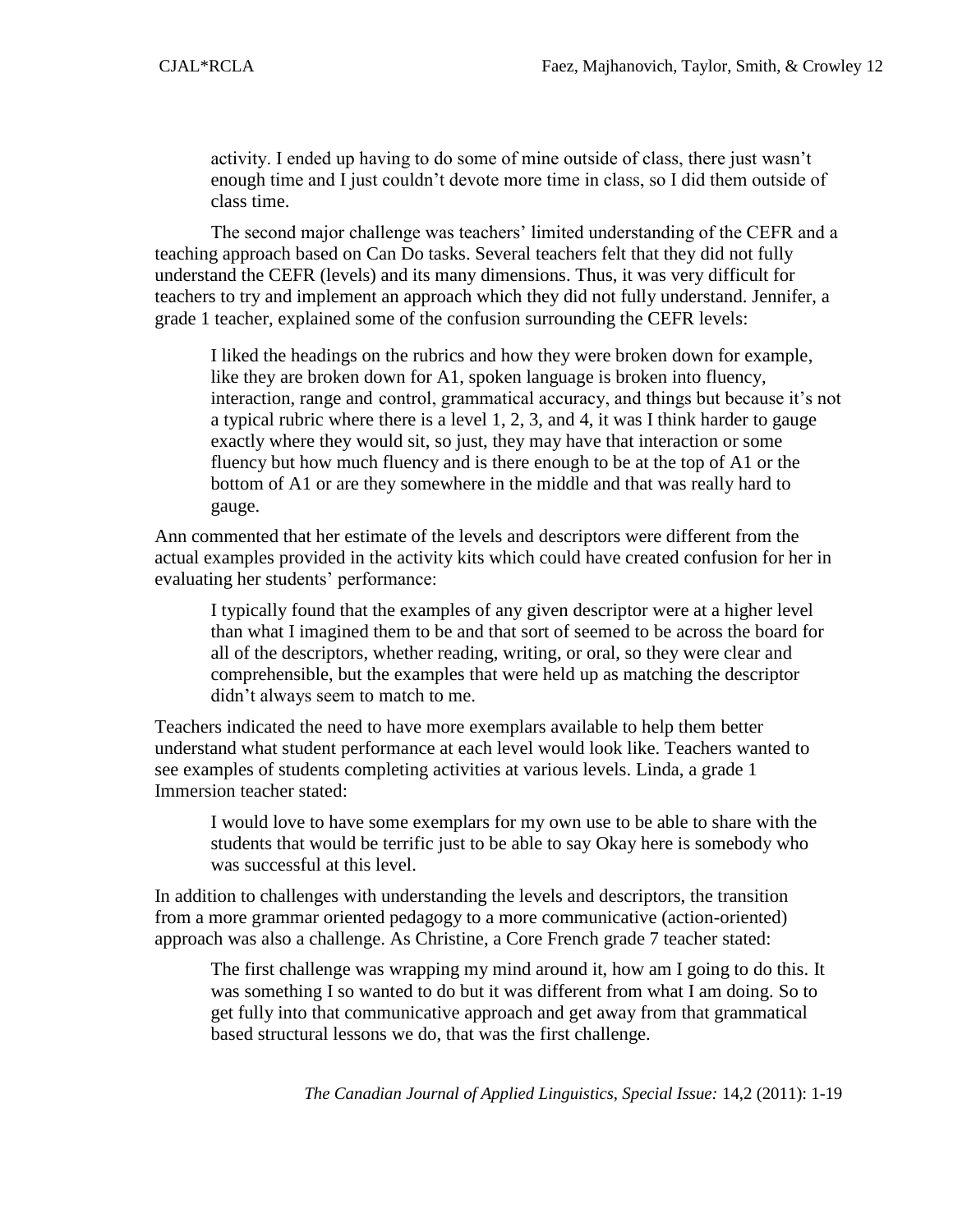Many teachers indicated that their understanding of the CEFR descriptors would increase with time and familiarity as can be seen in the following quote from Michelle, a grade 7 teacher, who said that she spent a lot of time on her own to read about and work through the descriptors and activities:

The best way of understanding something is to teach it to other people so I have a good grasp of what I feel the descriptors are trying to outline and I would think if people spend more time on it and delved into it a bit, I think the descriptors are well written.

Despite the challenges, the majority of teachers believed that their understanding of the CEFR and its descriptors would increase over time. The key to better understanding seemed to be more time and exposure to various applications of CEFRinformed practice as well as the opportunity to work through them.

### **Applicability of CEFR-informed Instruction for Various Second Language Programs**

One of the key areas of interest in this study was the applicability of the CEFRinformed instruction in both the Core and Immersion classrooms. The majority of the teachers in this study had taught, at one time or another, in both programs. As a result, the participants were well suited to provide their perspective on this issue. The majority of CF and FI teachers felt that the CEFR-informed approach is highly applicable in each area. However, the approach would have to be applied differently in CF and FI programs as the purpose and proficiency expectations of the two programs are different. As Deborah, an elementary Core teacher stated:

….I think it could work depending on the class and what they've been working on in class, I could see a Core French class even excelling with some of the descriptors more than a French Immersion class but having said that, ideally if a student is doing well and everyone is doing as they are supposed to then we just have to make sure that your descriptors or your expectations for the French Immersion class are a bit higher.

Although most teachers felt that the CEFR is applicable to both programs, some teachers commented that it could have a stronger impact on CF programs. In CF programs, French is taught as a subject and the CEFR descriptors focus on the ability of learners to perform tasks using the language whereas in FI programs, the focus is on mastery of the content (in addition to language) and CEFR descriptors do not address the ability of learners to perform tasks in a particular domain (unless they are adapted for the specific context, an issue that will be discussed in more detail later). Aaron, a grade 7 Immersion teacher believed that the impact of the CEFR can be greater in CF programs as students' confidence in their abilities to complete certain tasks in French is generally lower compared to students in FI programs:

I think it's applicable to both. I think it does more good in Core. I think that my students are very enthusiastic and keen to demonstrate their abilities they were already confident in their abilities in French and motivated to use it. You know in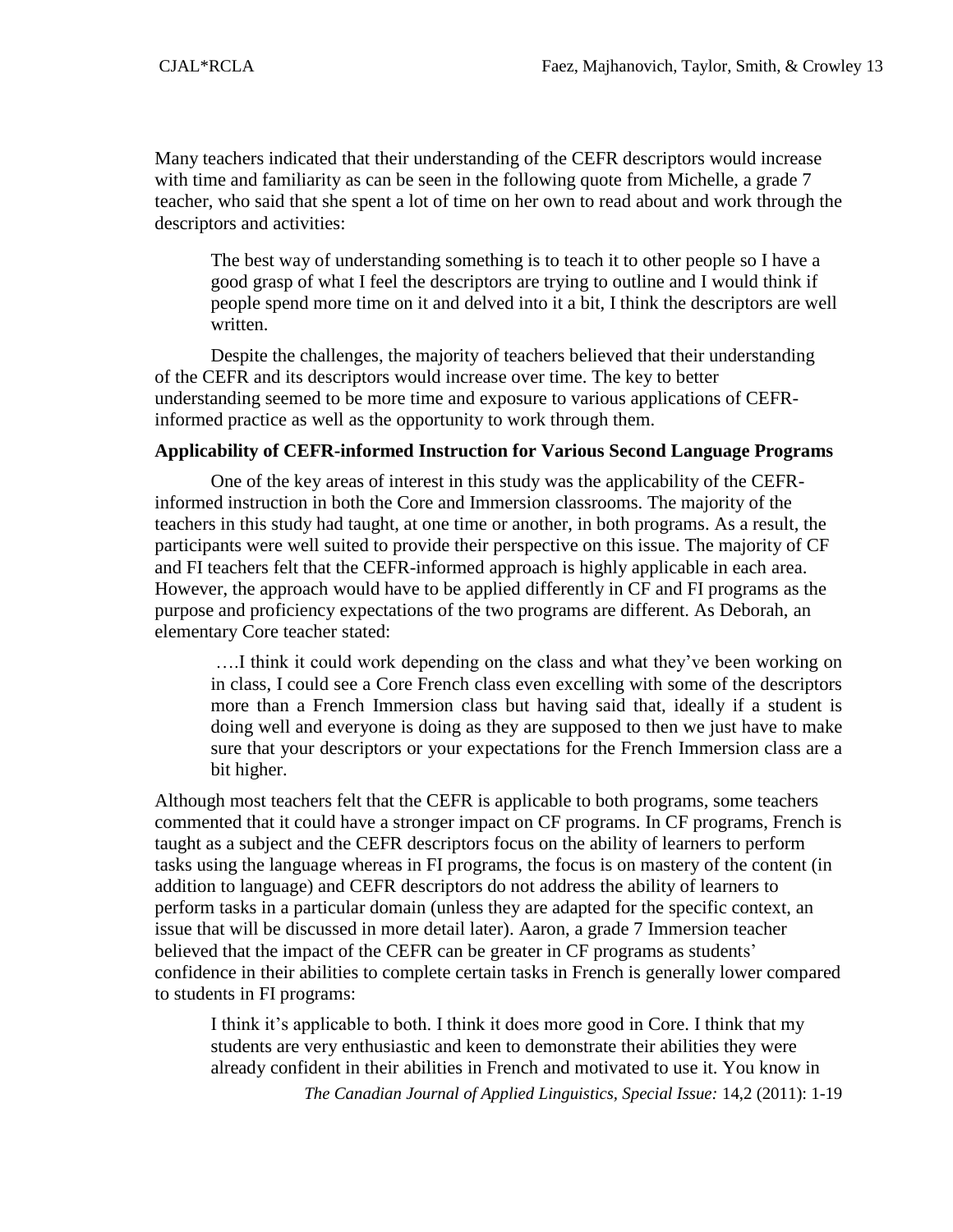my experience, in Core, especially, students are often really un-motivated and demonstrate a lack of confidence about their French abilities, especially as compared to the Immersion students.

Linda, a Grade 7 Immersion teacher noted that the adoption of CEFR-informed instruction would necessitate the modification of activities towards the more content-specific objectives of content-based classrooms:

When we were thinking about things earlier, in terms of the kits and the activities we thought if they were more content specific it would be a little less daunting and a little easier to manage and easier for the students too to realize, kind of, what they are capable of, if it was geared more to grade level content areas.

Other teachers also commented that since the focus of CF programs is learning the language, CEFR-informed instruction is more applicable to CF compared to FI programs in which the focus is also to learn the content. Thus, due to the different structure of each program, CEFR-informed instruction would have to be applied differently in each to match the reality of teaching in a Core or Immersion classroom.

#### **Discussion**

The quantitative (see Faez, Taylor, Majhanovich, Brown, & Smith, in press) and qualitative findings of this study suggest that teachers were positively inclined toward CEFR-informed instruction for FSL classrooms in Ontario. They commented on the power and influence of Can Do statements in promoting student confidence and motivation as well as increasing students' awareness of their abilities. In the Core French program, student motivation and attrition are generally a concern (Canadian Parents for French, 2004; Duff, 2007), an observation also reported by many of the teachers in this study. Finding ways to increase student interest in learning French is a constant challenge. Many of the participating CF teachers reported an increase in student motivation and attributed this predominantly to the Can Do statements. Teachers indicated that the Can Do descriptors gave students a sense of accomplishment and eagerness to try using the language more than they would otherwise. The concrete descriptors exemplified through the Can Do statements allowed students to gain awareness of their capabilities in French. The realization of this self-awareness cannot be underestimated as it forms an essential part of taking responsibility for one's own learning, one of the defining characteristics of autonomous learners (Little, 2006, 2011). Findings suggest that CEFR-informed practice has the potential of increasing learner autonomy and consequently student motivation, two important factors associated with increased success in L2 learning. The other significant impact related to using CEFR-informed practice was the promotion of authentic language use in the classroom. CEFR-informed instruction would seem to enhance the potential to accomplish the main objectives of task-based instruction: engaging learners in using the language for communication that is similar to real life use of the language (Bygate, Skehan, & Swain, 2001; Ellis, 2003; Pica, 2008; Skehan, 1998, 2003).

In spite of the enthusiasm for CEFR-informed instruction, teachers reported many challenges associated with the new approach. These challenges (e.g., lack of time and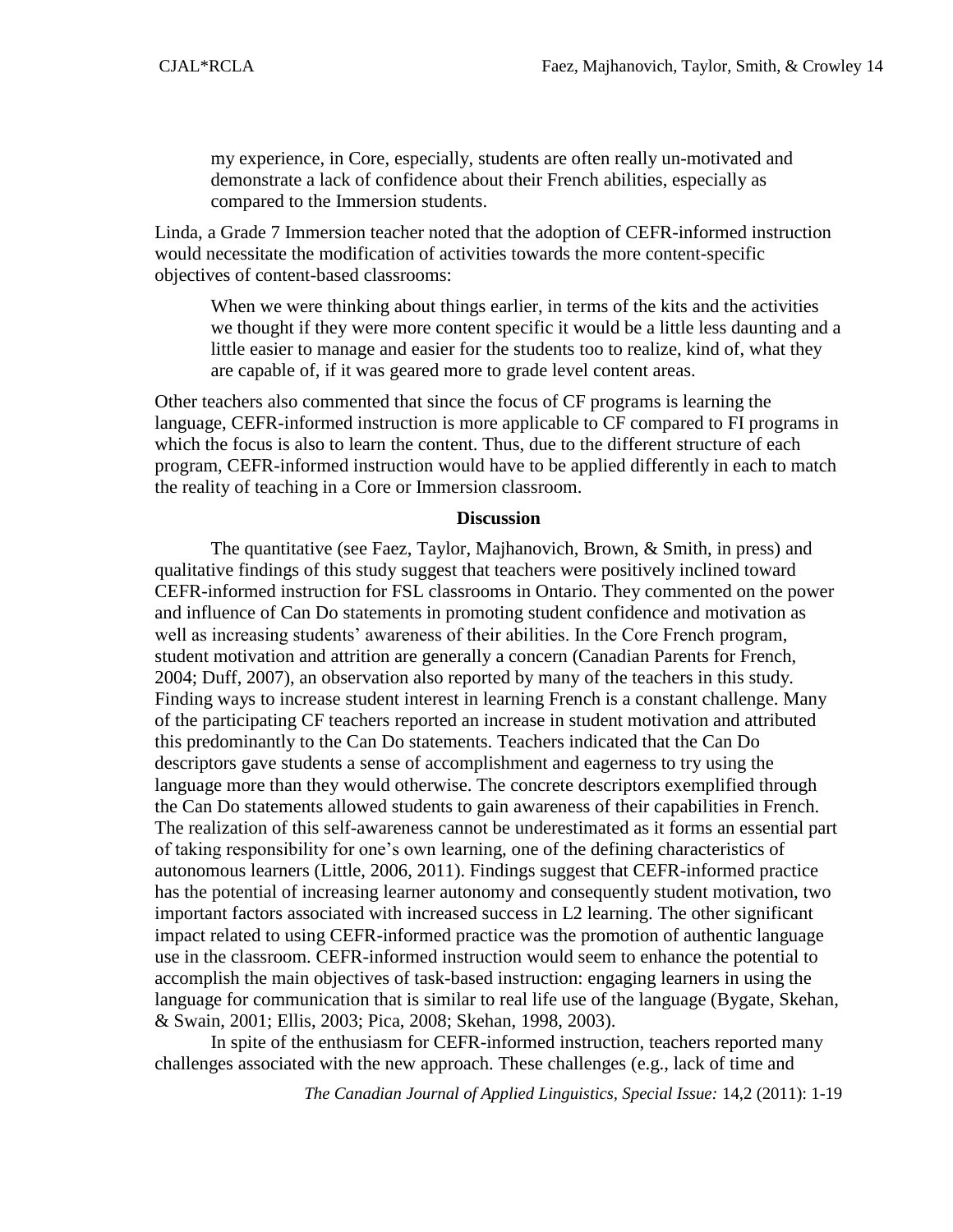viewing CEFR-informed instruction as an add-on, lack of understanding and applicability of CEFR-informed instruction) indicate the need for teacher professional development. Some teachers were confused about the CEFR's descriptive scales and levels, a concern raised by Fulcher and his colleagues (Fulcher, 2004, 2008a, 2008b; Fulcher & Davidson, 2007; Fulcher, Davidson, & Kemp, 2011). The complexity of the CEFR document and the way its new approach is presented is also referenced by other practitioners (Council of Europe, 2006). Teachers in this study indicated that they needed to see more exemplars of learner performance at each level, which was not available to them at the time of the study. The Council of Europe has made such exemplars available in a number of languages (Council of Europe, 2011c). Teachers need concrete examples to show them how to incorporate CEFR-informed instruction in their classrooms to attain the learning objectives identified by the curriculum they were following. The initial training teachers received, even though informative, left some teachers unsure as to how to proceed in an actual classroom.

Finally, the degree to which teachers found CEFR-informed instruction relevant to their teaching context varied considerably. Core French teachers saw it as more relevant and effective than French Immersion teachers, simply because of the context of use. In Core French programs French is taught as a subject and thus the objective of the program is for students to learn the language. The kits developed for the purpose of this study included tasks and descriptors that focused on general language use (e.g., I can give directions to someone who has lost their way, or I can express my feelings of surprise and happiness) and were not subject-specific. In French Immersion programs, French is used as the medium of instruction and the objective is for students to learn the content and language. Since the same activities and descriptors were used for both Core and Immersion programs (at levels geared to their proficiency) in this study, teachers commented on the requirement for subject-specific activities and descriptors (e.g., I can write a science or geography report). For CEFR-informed instruction to have a stronger impact in various classroom contexts the descriptors and expectations need to be adapted to meet the requirements of that specific context.

#### **Limitations and Implications**

The implementation of CEFR-informed instruction in this study was limited to introducing task-based activities. Also, the tasks focused on general language use, an emphasis of CF programs, and were not subject-specific, which is a focus of FI programs. While teachers perceived that CEFR-informed instruction has a positive impact on learner motivation and increases language use, both of which in turn could enhance L2 learning outcomes, there is much more to CEFR-informed instruction than task-oriented activities. As Little (2010) argues, the implementation of the CEFR in Canada or any other context requires a much more comprehensive approach for it to have a significant and lasting impact on L2 learning outcomes. The CEFR is a language/culture/context-neutral framework and in order to implement it in any second language program, it is necessary to develop an adapted framework that has explored the L2 learning context in question (Little, 2010). The study reported in this paper was intended to be exploratory and a first step in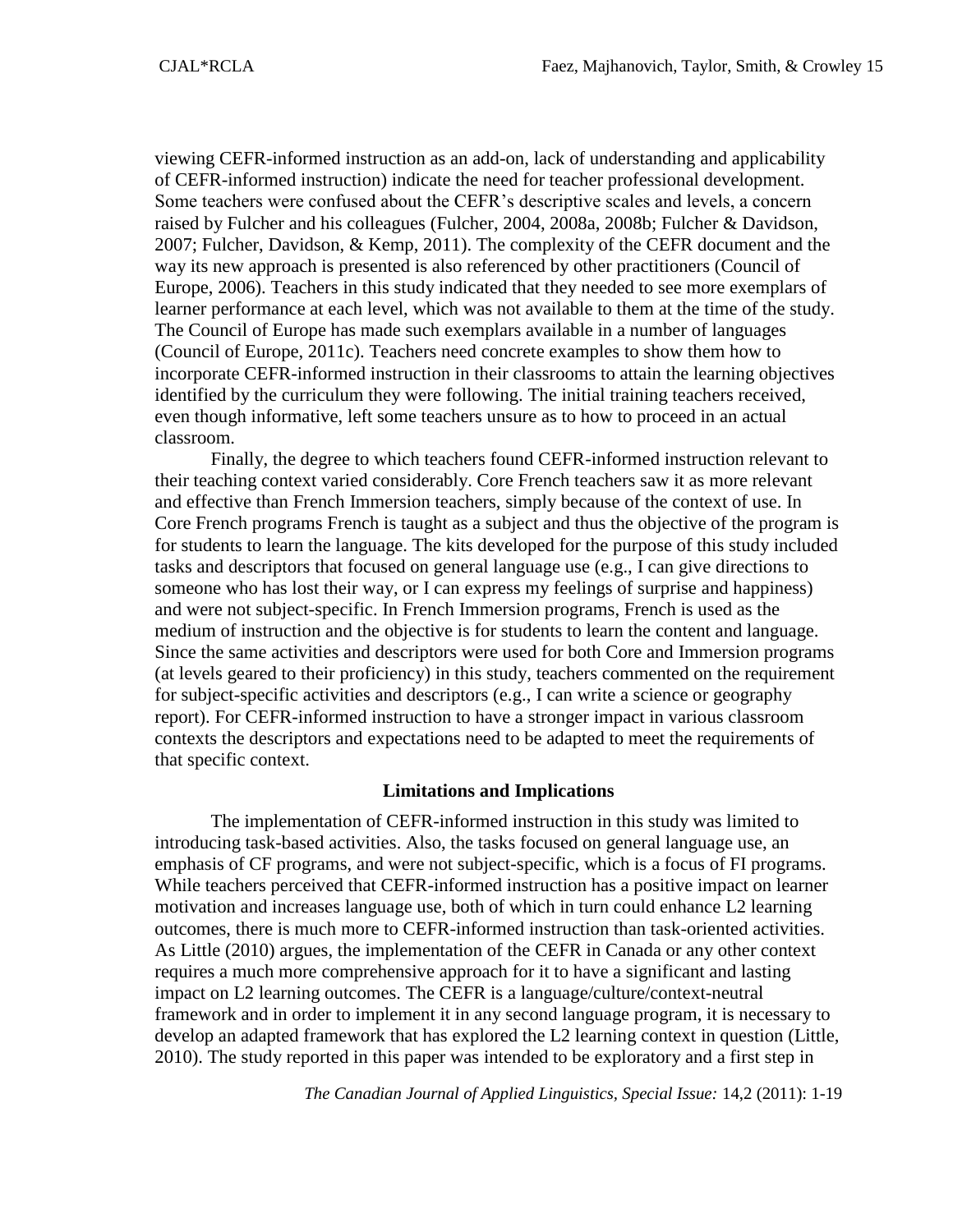"implementing" CEFR-informed practices and did not utilize an adapted framework tailored to the learning expectations of CF and FI programs. Nor was the ELP, the implementation tool for the CEFR, developed and utilized in this study. CEFR-informed instruction should be accompanied by a language portfolio developed for the specific learners and context of use.

This study was unable to capture how teachers' made sense of the CEFR, the extent to which they used CEFR-informed instruction and how they applied its ethos in their classroom. Teachers' self-reports were used as indicators of their use of the suggested tasks. Nor was this study able to capture the quality and nature of tasks and how teachers implemented them in their classroom. A large number of teachers participated in the study and the researchers did not conduct classroom observations. Students' views of CEFRinformed practice were not considered for the research reported here although this line of investigation would provide a more complete understanding of CEFR-based instruction in FSL programs. In spite of these limitations, the findings highlight the usefulness of goaloriented authentic activities in the classroom. While there is perhaps considerable variability in terms of how these teachers understood CEFR-informed instruction and how they implemented it in their classroom, it appears that overall, teachers felt that CEFRinformed instruction has the potential to improve L2 instruction.

**Acknowledgements:** We are grateful to David Little and Jordana Garbati for their comments and suggestions on an earlier draft.

#### **References**

| British Columbia Ministry of Education. (2011). French Elementary - Secondary: Draft      |
|-------------------------------------------------------------------------------------------|
| Curriculum September 2011. Retrieved from                                                 |
| http://www.bced.gov.bc.ca/irp/drafts/french.pdf                                           |
| Bygate, M., Skehan, S., & Swain, M. (Eds.). (2001). Researching pedagogic tasks: Second   |
| language learning, teaching and testing. New York, NY: Longman.                           |
| Canadian Association of Second Language Teachers. (CASLT, 2011, May). <i>Réflexions</i> , |
| 30(2). Retrieved from http://www.caslt.org/pdf/reflexions_may_2011.pdf                    |
| Canadian Heritage. (2009a). Official languages: Facts and figures. Retrieved from         |
| http://www.pch.gc.ca/pc-ch/conslttn/lo-ol_2007/101-eng.cfm                                |
| Canadian Heritage. (2009b). Official languages: History of bilingualism in Canada.        |
| Retrieved from http://canadianheritage.gc.ca/pgm/lo-ol/pgm/dclo-elm-eng.cfm               |
| Canadian Parents for French (CPF, 2004). The state of French second language education    |
| in Canada 2004, Chapter 6: Extended core French and the 2013 challenge.                   |
| Canada: Canadian Parents for French. Retrieved from                                       |
| http://www.cpf.ca/eng/resources-reports-fsl-2004.html                                     |
| Canadian Parents for French (CPF, 2008). French second language education in Ontario:     |
| Report and recommendations to the Ontario minister of education. Mississauga,             |
| ON: Canadian Parents for French. Retrieved from                                           |
| http://www.dsb1.edu.on.ca/boardinfo/frenchimmersioncommittee.php                          |
| The Canadian Journal of Applied Linguistics, Special Issue: 14,2 (2011): 1-19             |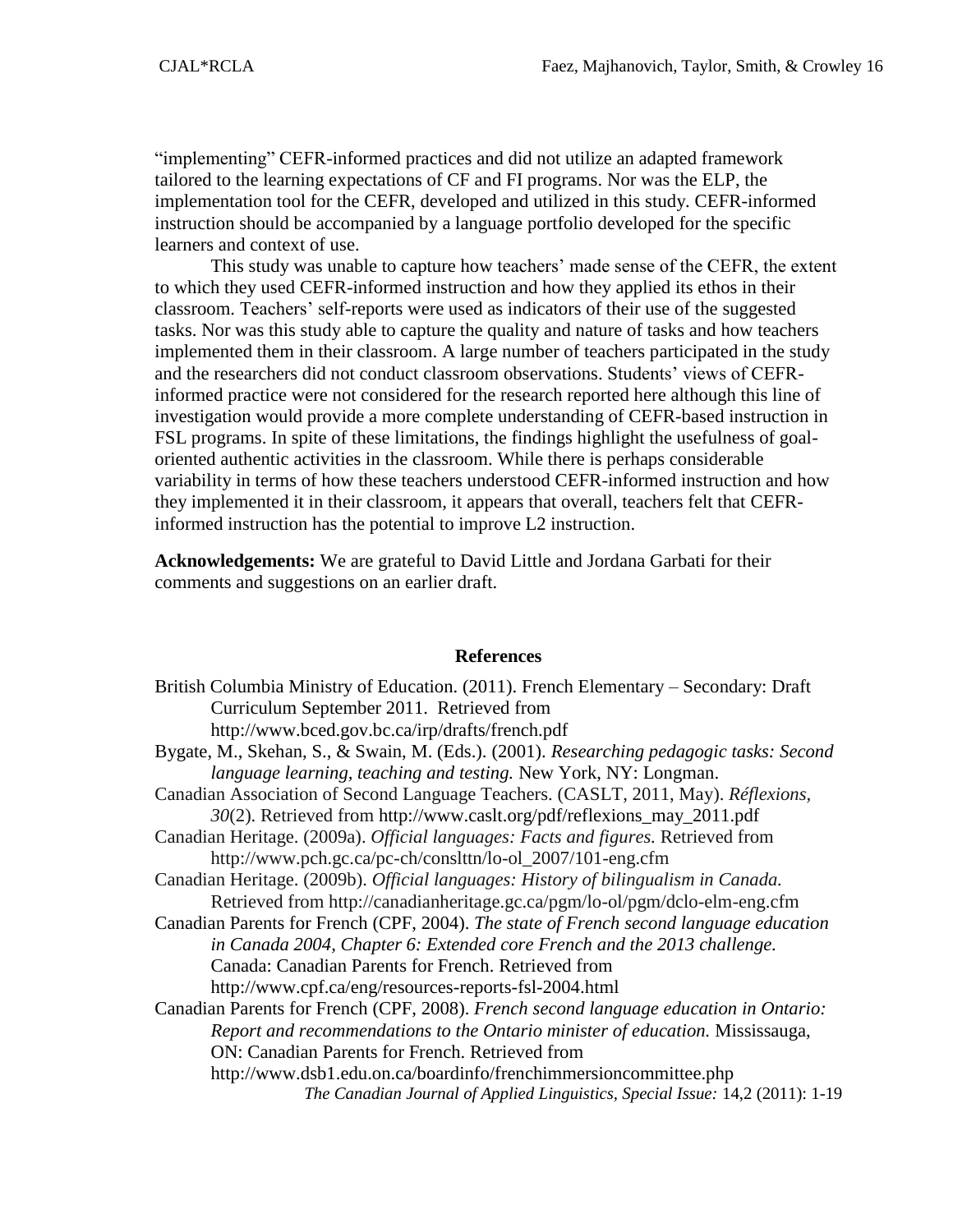- Coste, D. (2007). *Contextualizing uses of the Common European Framework of Reference for Languages*. Report of the Intergovernmental Forum, The Common European Framework of Reference for Languages (CEFR) and the development of language policies: challenges and responsibilities. Strasbourg, France: Language Policy Division.
- Council of Europe. (2001). *Common European Framework of References: Learning, teaching, assessment*. Cambridge, UK: Cambridge University Press.
- Council of Europe. (2006). Survey on the use of the Common European Framework of Reference for Languages (CEFR), Synthesis of Results. Strasbourg, France: Council of Europe. Retrieved from

http://www.coe.int/t/dg4/linguistic/Source/Surveyresults.pdf

- Council of Europe. (2008). *Curriculum Framework for Romani.* Strasbourg, France: Council of Europe. Retrieved from [www.coe.int/lang-Minorities and Migrants-](http://www.coe.int/lang-Minorities%20and%20Migrants-Romani-%20Seminar%202008)Romani- [Seminar 2008](http://www.coe.int/lang-Minorities%20and%20Migrants-Romani-%20Seminar%202008)
- Council of Europe. (2011a). *Common European Framework of Reference for languages: Learning, teaching, assessment (CEFR). Language versions.* Retrieved from <http://www.coe.int/t/dg4/linguistic/cadreen.asp>
- Council of Europe. (2011b). *English Language Portfolio.* Retrieved from http://www.coe.int/t/dg4/education/elp/
- Council of Europe. (2011c). *The CEFR and language examinations: A tool kit.* Retrieved from http://www.coe.int/t/dg4/linguistic/Manuel1\_EN.asp#P75\_5622
- Creswell, J. W. (2003). *Educational research: Planning, conducting, and evaluating qualitative and quantitative research* (2nd edition). Thousand Oaks, USA: Sage.
- Davidson, F., & Fulcher, G. (2007). The Common European Framework of Reference (CEFR) and the design of language tests: A matter of effect. *Language Teaching, 40*(3), 231-241.
- Duff, P. (2007). Multilingualism in Canadian schools: Myths, realities and possibilities. *Canadian Journal of Applied Linguistics, 10*(2), 149-163.

Ellis, R. (2003). *Task-based learning and teaching*. Oxford, UK: Oxford University Press.

- European Centre for Modern Languages. (2011). *Using the Common European Framework of Reference for evaluating language volunteers for the Vancouver 2010 Olympic and Paralympic winter games.* Retrieved from http:// www.ecml.at/LinkClick.aspx?fileticket=th5EFNLwtXU%3d&tabid=174&language  $=$ en-GB
- Faez, F., Taylor, S., Majhanovich, S., Brown, P., & Smith, M. (in press). Teachers' reactions to CEFR's task-based approach for FSL classrooms. *Synergies Europe, n 6*/2011.
- Fulcher, G. (2004). Deluded by artifacts? The Common European Framework and harmonization. *Language Assessment Quarterly, 1*(4), 253-266.
- Fulcher, G. (2008a, July). Testing times ahead? *Liason Magazine, 1*.
- Fulcher G. (2008b). Criteria for evaluating language quality. In E. Shohamy (Ed.), *Language testing and assessment. Encyclopedia of Language and Education* (Vol. 7, pp. 157-176). Amsterdam, Netherlands: Springer.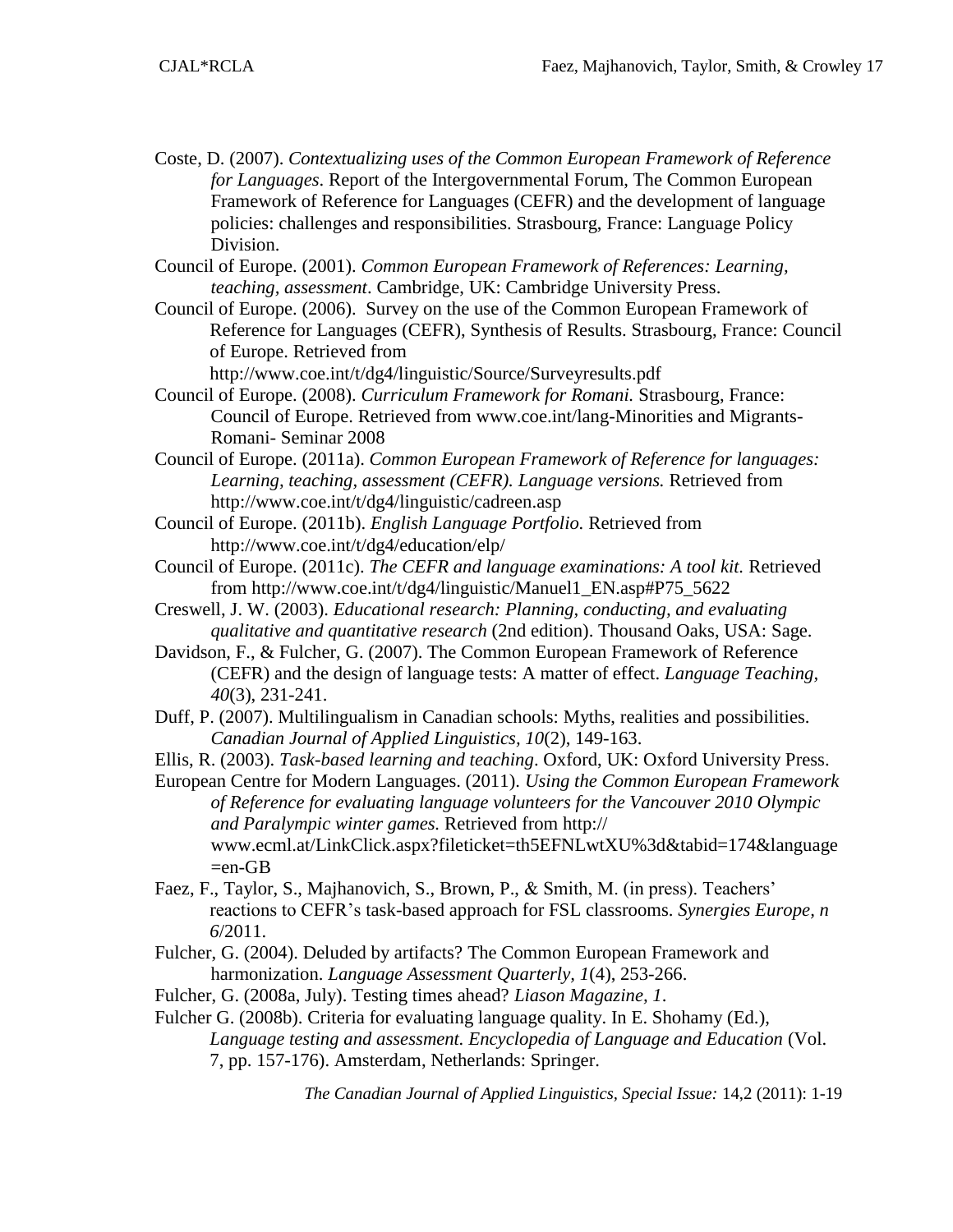- Fulcher, G., & Davidson, F. (2007). *Language testing and assessment: An advanced resource book.* New York, NY: Routledge.
- Fulcher, G., Davidson, F., & Kemp, J. (2011). Effective rating scale development for speaking tests: Performance Decision Trees. *Language Testing, 28*(1), 5-29.

Integrate Ireland Language and Training (IILT, 2003). *English language proficiency benchmarks for non-English-speaking pupils at primary level.* Dublin, Ireland: Integrate Ireland Language and Training. Retrieved from [www.ncca.ie/iilt](http://www.ncca.ie/iilt)

Jones, N., & Saville, N. (2009). European language policy: Assessment, learning and the CEFR. *Annual Review of Applied Linguistics, 29*, 51-63.

Lapkin, S., Mady, C., & Arnott, S. (2009). Research perspectives on core French: A literature review. *Canadian Journal of Applied Linguistics, 12*(2), 6-30.

Little, D. (2006). The Common European Framework of Reference for Languages: Contents, purpose, origin, reception and impact. *Language Teaching, 39*(3), 167- 190.

- Little, D. (2007). The Common European Framework of Reference for Languages: Perspectives on the making of supranational language education policy. *Modern Language Journal, 91*(4), 645-653.
- Little, D. (2010). What does it mean to "implement" the CEFR? *Réflexions, 29*(2), 20-21.
- Little, D. (2011). The Common European Framework of Reference for Languages: A research agenda. *Language Teaching, 44*(3), 381-393.
- Long, M. (1983). Native speaker/non-native speaker conversation and the negotiation of comprehensible input. *Applied Linguistics, 4*(2), 126-141.
- Long, M. (1985). Input and second language acquisition theory. In S. Gass & C. Madden (Eds.), *Input and second language acquisition.* Rowley, MA: Newbury House.

Majhanovich, S., Faez, F., Smith, M., Taylor, S., & Vandergrift, L. (2009). *CEFR: Teaching, learning and assessment*. Core French Report to the Ontario Ministry of Education. October 2009. 53 pages.

Majhanovich, S., Faez, F., Smith, M., Taylor, S., & Vandergrift, L. (2010 a). *Describing FSL language competencies: The CEFR within an Ontario context.* Research report to the Ontario Ministry of Education on the study of the French Immersion participants. March 2010. 107 pages

- Majhanovich, S., Faez, F., Smith, M., Taylor, S., & Vandergrift, L. (2010 b). *Describing FSL language competencies: The CEFR within an Ontario context.* Research report to the Ontario Ministry of Education on the study of the Immersion and Core French Participants. June 2010. 171 pages
- North, B. (2000). *The development of a common framework scale of language proficiency.*  New York, NY: Peter Lang.
- North, B. (2007). The CEFR illustrative descriptor scales. *The Modern Language Journal, 91*(4), 656-659.
- Office of the Commissioner of Official Languages. (2011). *Our history our path*. Retrieved from

[http://www.officiallanguages.gc.ca/html/timeline/timeline\\_e.php?lang=e&currentda](http://www.officiallanguages.gc.ca/html/timeline/timeline_e.php?lang=e¤tdate=19) [te=198](http://www.officiallanguages.gc.ca/html/timeline/timeline_e.php?lang=e¤tdate=19)0